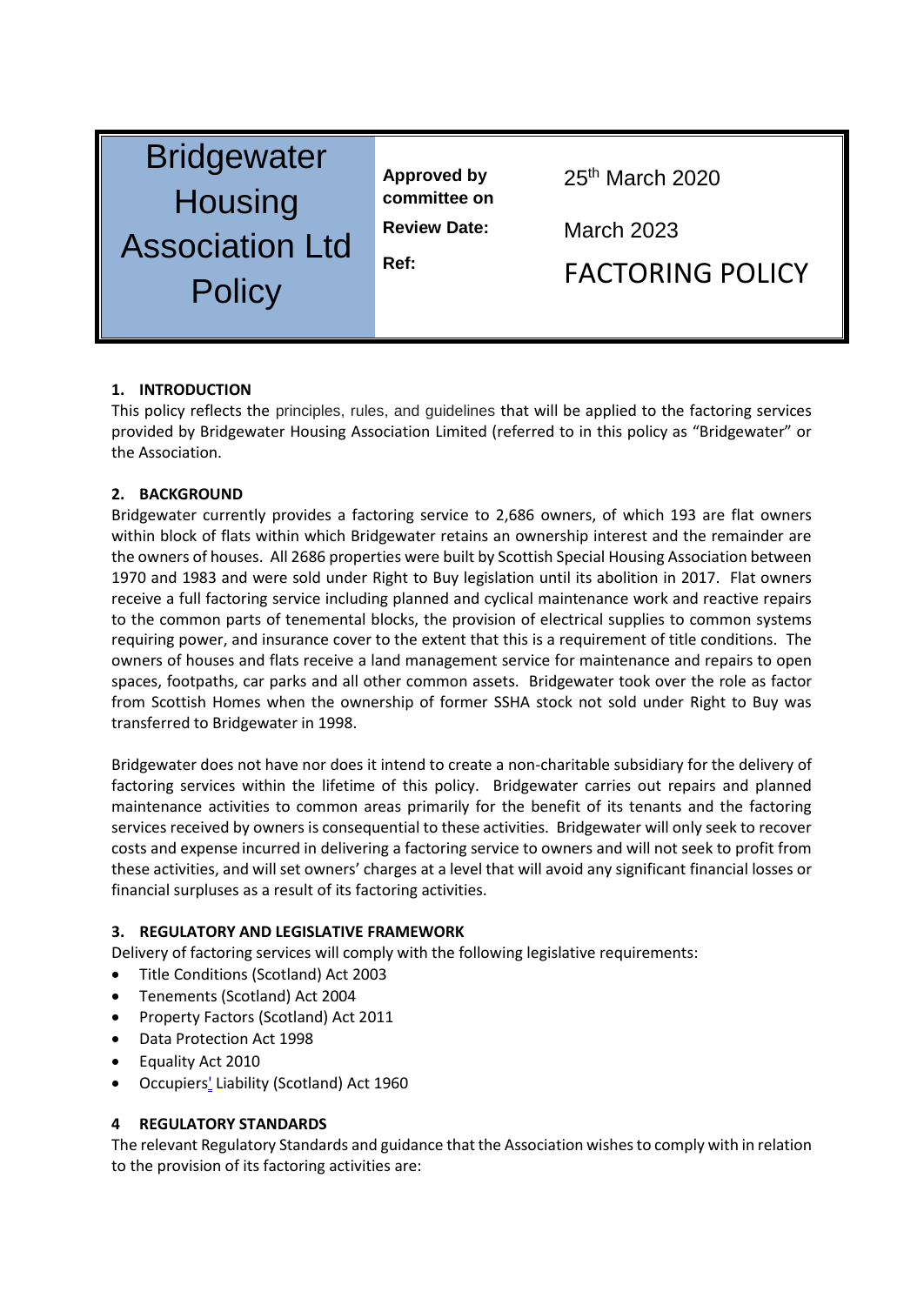# **Standard 1.1**

The governing body sets the RSL's strategic direction. It agrees and oversees the organisation's business plan to achieve its purpose and intended outcomes for its tenants and other service users.

# **Standard 1.2**

The RSL's governance policies and arrangements set out the respective roles, responsibilities and accountabilities of governing body members and senior officers, and the governing body exercises overall responsibility and control of the strategic leadership of the RSL.

# **Standard 1.3**

The governing body ensures the RSL complies with its constitution and its legal obligations. Its constitution adheres to these Standards and the constitutional requirements set out below.

### **Standard 1.4**

All governing body members accept collective responsibility for their decisions.

# **Standard 1.5**

All governing body members and senior officers understand their respective roles, and working relationships are constructive, professional and effective.

### **Standard 1.6**

Each governing body member always acts in the best interests of the RSL and its tenants and service users, and does not place any personal or other interest ahead of their primary duty to the RSL.

### **Standard 1.7**

The RSL maintains its independence by conducting its affairs without control, undue reference to or influence by any other body.

### **5. BUSINESS OBJECTIVES**

This Factoring Policy is designed in order to help meet the following Key Corporate Objectives are met:

# **Objective 1**

Manage and maintain high quality affordable homes and services

#### **Objective 2**

Protect and enhance the value of the environment

#### **Objective 3**

Deliver a quality, value for money, customer service experience, in partnership with our customers

# **Objective 5**

Invest in our staff and board

# **Objective 6**

Exemplify strong, sustainable and effective strategic governance and financial control

# **6. SCOTTISH HOUSING CHARTER INDICATORS**

The Association will, in the Annual Return of the Charter (ARC) report the following indicators to the Scottish Housing Regulator:

Indicator 32: Average annual management fee per factored property Indicator 33: Service users' satisfaction with the factoring service

# **7. POLICY FRAMEWORK**

The following policies will also inform the delivery of Bridgewater's factoring services: -

• Framework of Governance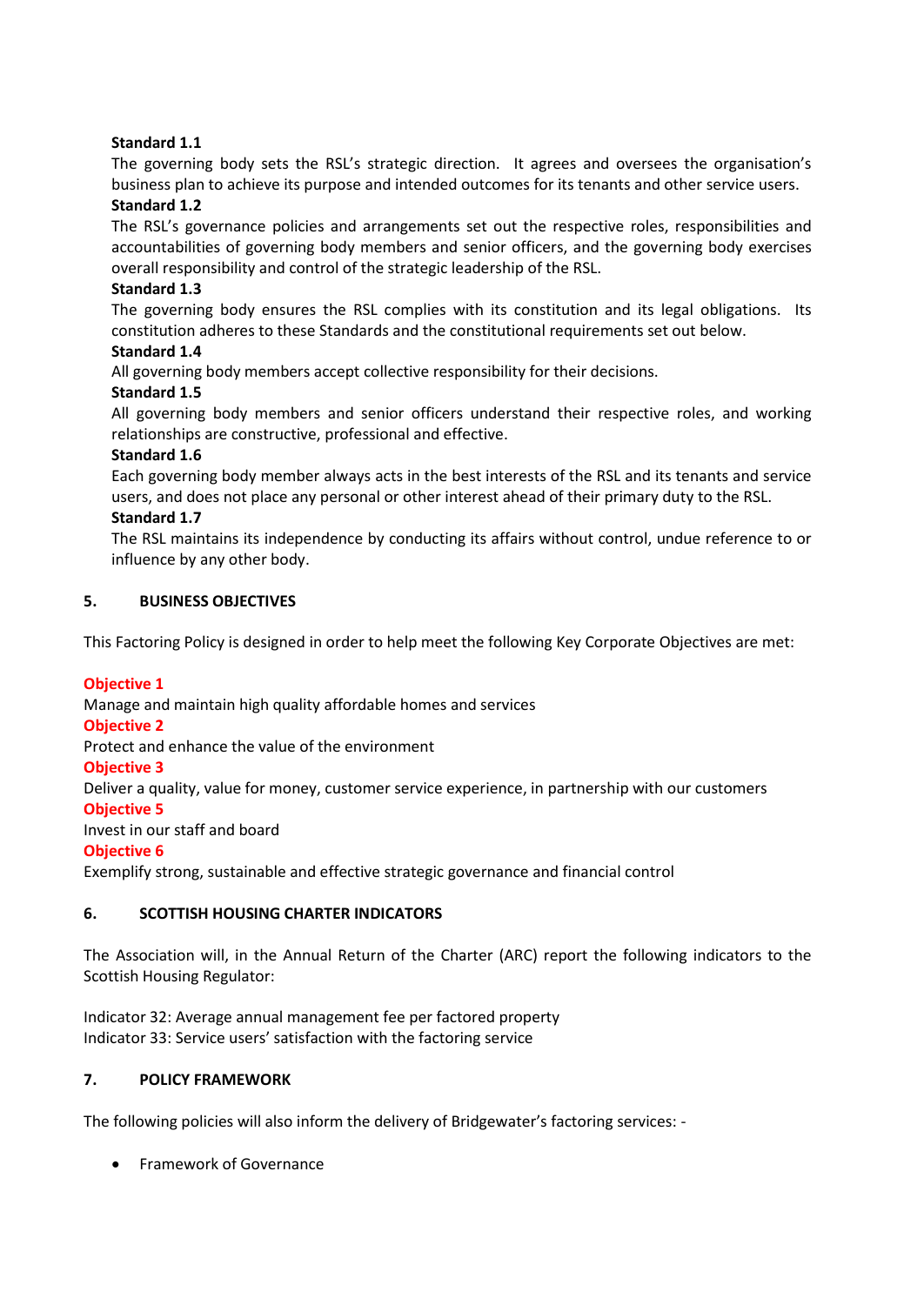- Repairs and Maintenance Policy
- Tendering and Procurement Policy
- **•** Factored Owners Debt Recovery Policy
- Equality and Diversity Policy
- Business Plan/Business Delivery Plan
- Asset Management strategy

### **8. BRIDGEWATER'S VALUES AND VISION**

Our vision is to be:-

 A customer focussed organisation which delivers the best affordable housing and services to people who need them most.

Our values are:-

- Doing what matters most with and for our customers.
- Putting customers first

Our overall goal for the Association is to:

Get it right first time for every customer

#### **9. WRITTEN STATEMENT OF SERVICES; SCHEDULE OF SERVICES**

Bridgewater's Written Statement of Services is compliant with current legislation and sets out the terms and service delivery standards of the arrangement in place between us. Bridgewater will provide a Written Statement of Services to every current owner and:

- To new owners, within four weeks of Bridgewater agreeing to provide the factoring service to them
- To any new owner, within four weeks of Bridgewater being made aware of a change in ownership, where Bridgewater HA already provides the factoring service.

### **The Written Statement of Services will include, and we will provide information in relation to, the following key matters:**

- Mission, Vision and Equalities
- The purpose of the Statement
- Ways to contact and communicate with Bridgewater
- An explanation of our authority to act as Factor and the extent to which authority is delegated
- Details of our factoring service including calculating charges, ways to pay accounts, debt recovery and information on help available to those affected by debt or hardship
- How to request information and make complaints
- How to change factor
- An explanation of factored owners' rights and obligations
- For flats details of buildings insurance services; using our repairs service; planned preventative maintenance works; apportionment of electricity and other common tenemental charges
- Details of common landscaped areas, footpaths and car parks and major planned maintenance

#### **Schedule of Services**

We will provide a written Schedule of Services setting out the specific services we provide to the owner/s of every property receiving factoring services.

#### **General**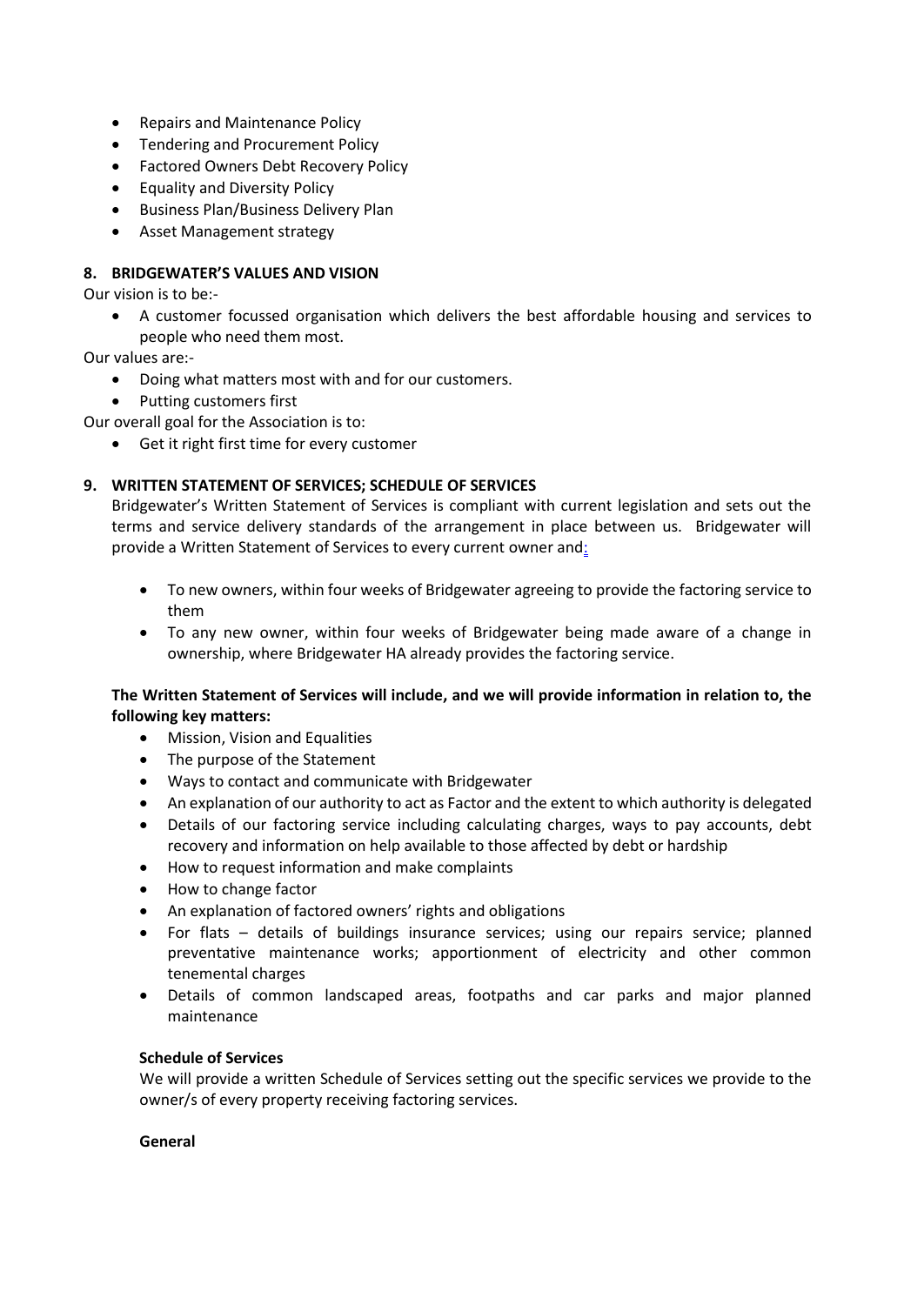Where there is a significant change to factoring services provided to owners Bridgewater will reissue owners with a new Written Statement of Services at the earliest opportunity and no later than within one year of the change taking effect and provide each owner affected by any changes with a revised Schedule of Services.

### **10. MANAGEMENT FEE**

Bridgewater will charge an annual management fee which is calculated in order to cover the costs of:

- Time spent by staff engaged in these activities
- An appropriate proportion of office overheads
- Any direct costs associated with providing the factoring service and the effect or anticipated effect of inflation on those costs

The management fee is charged annually for residents who live in a house and biannually for flat owners.

The management fee is reviewed annually taking account of costs incurred from the previous year and projected for the coming year and owners will be advised of this annually with the issue of accounts.

#### **11. CHARGES**

The charges for houses will include:

- Management fee
- Landscaping charges
- Car park and footpath resurfacing charges
- Inspection, maintenance and repairs work to any other common part, component or structure as defined in title conditions

The charges for flats will include those listed above for houses and will also include charges for some or all of the following:

- Management fee
- Block common repairs
- Insurance costs
- Common electricity costs
- Asbestos testing costs
- Legionella testing costs
- Block cyclical repairs
- Block planned repairs

#### **Charges for large scale repairs and maintenance contracts**

Bridgewater may apply an additional fee of up to 5% of the final value of any large scale repairs or maintenance contracts to cover the additional costs of procurement and supervision incurred by Bridgewater. This additional fee may be applied to the following types of work undertaken on behalf of factored owners:

Tenemental blocks:

All major planned works

Common landscaped areas

- Resurfacing work to roads, car parks and footpaths
- Retaining walls, boundary walls or screen walls
- Any other major planned works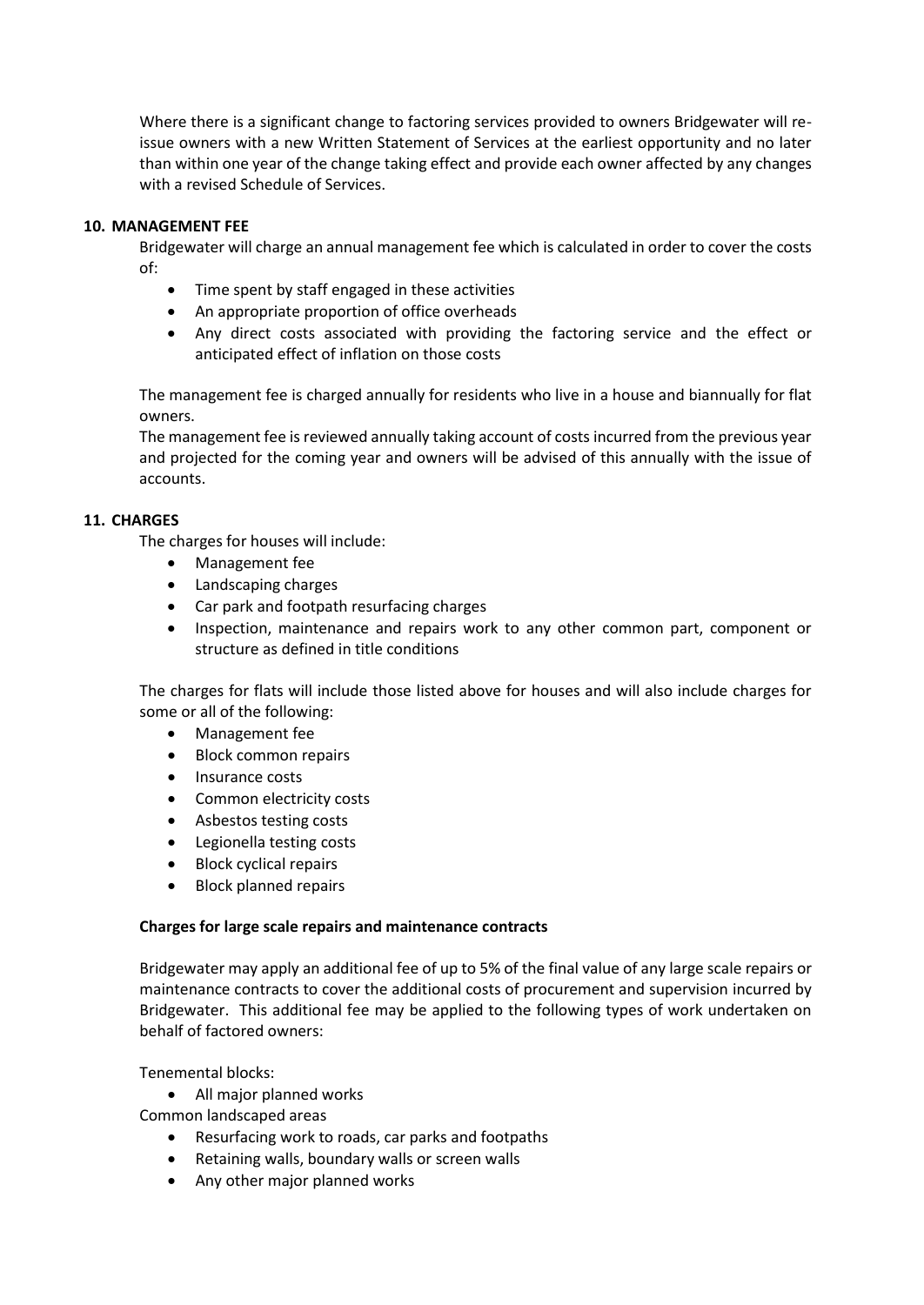#### **12. REPAIRS AND MAINTENANCE**

Bridgewater will have in place procedures to allow owners to notify us of matters requiring repair, maintenance or attention and if requested will inform owners of progress of this work, including estimated timescales for completion.

Bridgewater will ensure that (and be able to demonstrate if requested) that our contractors have public liability insurance.

Where Bridgewater is carrying out a planned programme of cyclical maintenance we will prepare a programme of works and the works will be tendered in accordance with the Association's Procurement Policy.

Bridgewater will also inform owners of the predicted 5-year investment programme for planned cyclical and major repair works.

If applicable, documentation relating to the tendering process (excluding any commercially sensitive information) will be made available for inspection by owners on request.

Bridgewater will disclose to owners, in writing, any financial or other interests, commission, fee or other payment or benefit resulting from the appointment of a contractor or consultant. Bridgewater will only use contractors from its list of approved contractors.

Where Bridgewater has a majority agreement from owners to progress common works but an owner or owners indicate an unwillingness to pay for their legitimate apportioned share of the work, the matter may be referred to Renfrewshire Council's 'Missing Share Scheme' as a potential source of financial assistance and to avoid unnecessarily increasing avoidable indebtedness. Factored owners will also be signposted to Under One Roof for impartial advice on repairs and maintenance for flat owners in Scotland.

# **13. PAYING CUSTOMER ACCOUNTS**

The various payment methods are detailed in our Written Statement of Services and will be issued with accounts issued to owners. Methods to pay may be changed from time to time in order to improve the efficiency of the service.

Bridgewater will take appropriate action to prevent or mitigate arrears and to recover all factored debt owed to the Association. This will be carried out in accordance with the Bridgewater's Factoring Debt Recovery Procedures.

In cases of genuine financial hardship Bridgewater may extend the period available to customers to settle their accounts in full beyond the requirement set out in individual title conditions. In such cases Bridgewater may, as an informal concession, allow customers to pay by instalments over the shortest possible period but in any event over no more than one year from the date of issue of an account. Bridgewater is not currently authorised by the Financial Conduct Authority to provide credit facilities to customers and will not offer any extended payment terms or other time to pay arrangements which would be regarded as regulated activity.

Arrangements must leave customer accounts clear of debt prior to the issue of future accounts and must not facilitate an ongoing arrears situation. No interest or other charges will be applied to arrangements to pay which are intended solely to alleviate hardship, obviate the need for debt recovery action and to improve debt recovery performance.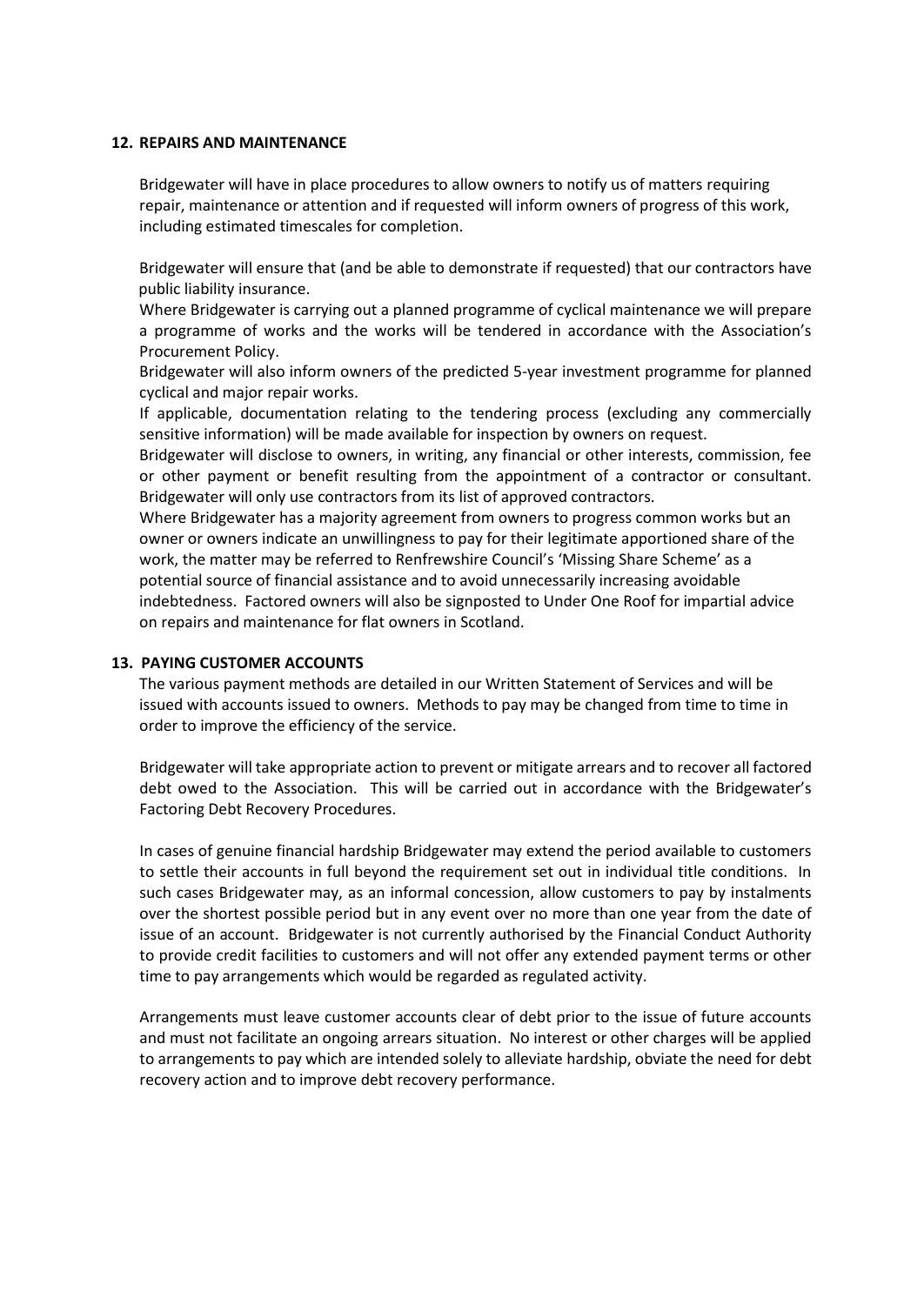### **14. RESPONSIBILITY FOR DELIVERING THE FACTORING SERVICE**

- For the purposes of Bridgewater's registration as a property factor under the Property Factors (Scotland) Act 2011 Bridgewater's Chief Executive as the most senior person within Bridgewater's management structure is the "responsible person".
- The Land and Property sub-committee of Bridgewater through its delegated powers will develop and implement strategies to maintain and, where appropriate, improve the common land and property managed by the Association, in a manner consistent with the approved Business Plan, Asset Management Strategy and our other appropriate policies.
- The Technical Services Manager is responsible for delivering the factoring service including monitoring and reporting on its performance against Key Performance Indicators to the subcommittee and Bridgewater's Board.
- The Factoring Officer is responsible for compliance with policy and procedure, for delivering the factoring service to customers and for achieving the highest possible customer service. The Factoring Officer is responsible for assisting the Technical Services Manager in monitoring and reporting on its performance against key Performance Indicators to the Land and Property Management sub-Committee.
- The Factoring Assistant will support the Factoring Officer in the delivery of day-to-day services and to provide administrative support to the Technical Services Manager and Factoring Officer.

### **15. INSURANCE**

The Association will regularly review the insurances it has in place relating to common assets, professional indemnity insurance, third party indemnity insurance and insurance arrangements made on behalf of flat owners.

The Association will ensure that the inspection and maintenance of all common parts meets or exceeds the requirements of any insurance policy's minimum requirements.

The title deeds for factored tenemental flats oblige some owners to accept Bridgewater's block insurance policy. In such instances we will provide each owner, in writing, with details of the basis upon which their insurance premium is calculated, the sum insured, the premium to be paid, any excesses which apply, the name of the company providing insurance cover and a summary of the terms of cover. This will be issued annually to owners with their annual account.

Where factored flat owners are not obliged to accept Bridgewater's block insurance policy, owners will be given the opportunity to purchase insurance cover through Bridgewater's block insurance policy at the same terms. Owners declining this opportunity are required to provide evidence that they have adequate alternative insurance cover. Where evidence is not provided by an owner Bridgewater will add such properties to the block insurance cover consistent with individual title conditions.

### **16. REPORTING**

The Land and Property Management sub-Committee meet on a quarterly basis and receives reports on:

- Landscaping maintenance progress and expenditure against budget
- Car parks and footpath maintenance and expenditure against budget
- Maintenance of other common assets
- Block Repairs and cyclical maintenance
- Billing and debt recovery
- Complaints
- Key Performance Indicators
- Progress towards meeting Business Plan Key Objectives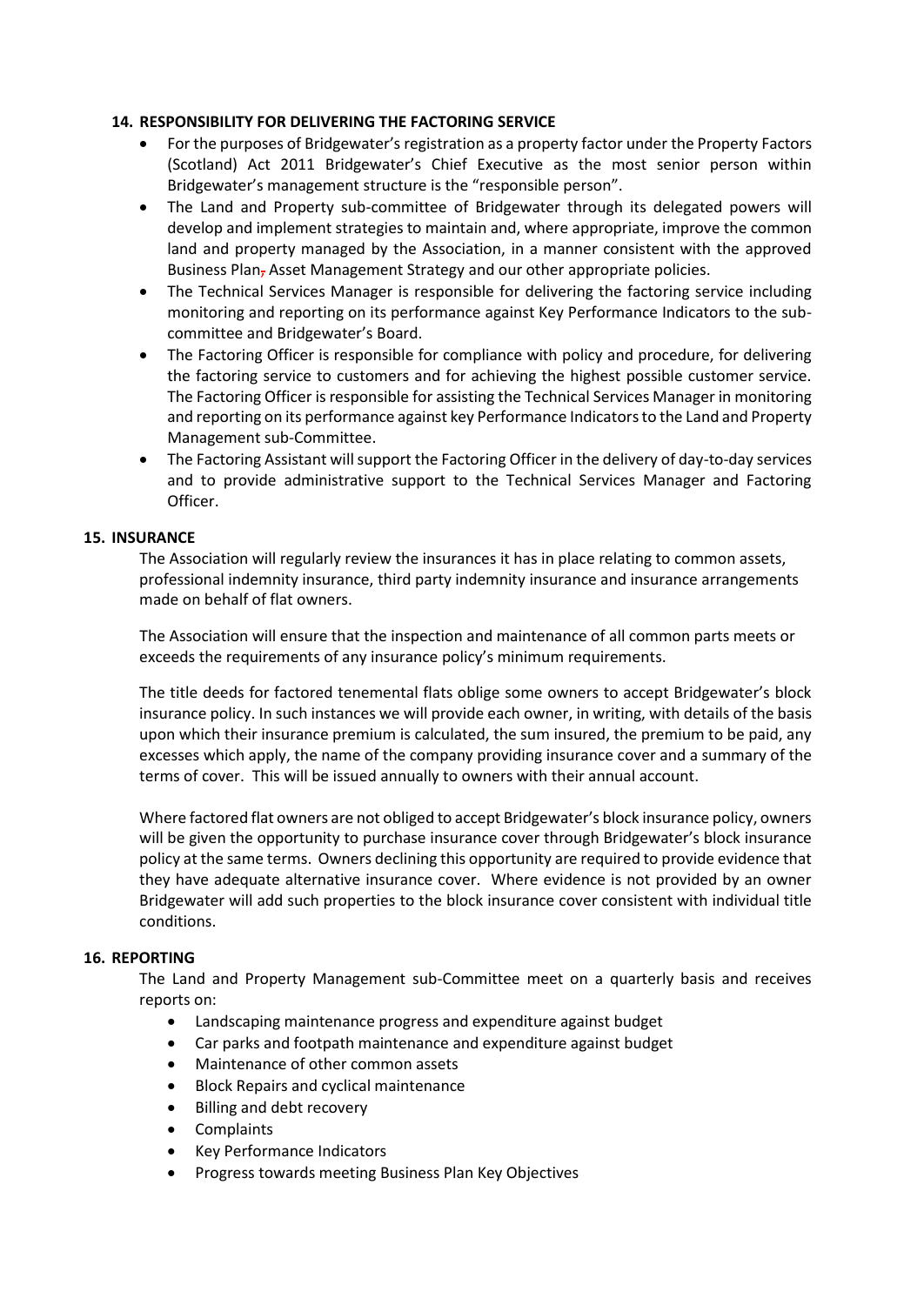### **17. DELEGATED AUTHORITY**

Bridgewater will operate its factoring services within the limits set by Bridgewater's own Framework of Governance. Within that context Bridgewater will operate within, and not deviate from, the limitations set out by the title conditions of its factored owners' titles. The title conditions for each property delegate to Bridgewater as factor the authority to instruct common, cyclical and emergency repairs where individual owners' share of an individual repair is less than £250 (including VAT) for each repair or maintenance activity.

Where an owner's share of an individual repair is more than £250 (including VAT) and the work is not of an emergency nature, Bridgewater HA will only arrange for the repair to be carried out if we receive authority from the owners as set out within their title deeds or if silent in accordance with the Tenements (Scotland) Act 2004. The title conditions give Bridgewater the authority to change the £250 value threshold as may be necessary and justifiable from time to time.

Bridgewater will not instruct any major or significant repair works without having first secured any necessary majority from owners as set out within their title deeds or if silent in accordance with the Tenements (Scotland) Act 2004. Title conditions specifically exclude work of an emergency nature, which by its very nature must be carried out without delay.

Before any major works can be instructed for maintenance and repair work to tenemental blocks the Association will first carry out a financial risk assessment to determine whether Bridgewater is reasonably likely to recover the share of debt to be met by owners. Bridgewater may limit its repairs, maintenance and improvement activities unless payment for work has been made to the Association in advance.

### **18. COMMUNICATION AND PARTICIPATION**

Bridgewater HA will communicate with owners by:

- Direct correspondence, email, telephone and text
- Bridgewater HA's website [www.bridgewaterha.org.uk](http://www.bridgewaterha.org.uk/)
- Individual meetings
- Owner's newsletter (bi annually)
- Public meetings (if required)
- Annual information on cyclical and planned maintenance for the coming year

Bridgewater welcomes owner participation and will work with any owner or representative group of owners who may wish to be involved in major works being carried out by Bridgewater.

#### **19. CUSTOMER SERVICE STANDARDS**

Bridgewater will:

- Apply our Customer Care Standards in dealing with enquiries
- Respond to complaints within the timescales as set out within our Complaints Procedure which is in turn modelled on the SPSO's complaints procedure.
- Respond to requests from solicitors relating to the sale of the Owners property within a reasonable timescale, giving consideration to the proposed Date of Entry
- Provide access to inspect invoices etc. within 20 days in line with standards set out in the Written Statement of Services Requests for information section.

#### **20. FREEDOM OF INFORMATION, GDPR AND THE ENVIRONMENTAL INFORMATION REGULATIONS**

Bridgewater will comply in all respects with the Freedom of Information (Scotland Act) 2018, The General Data Protection Regulation (GDPR) 2018 and the Environmental Information Regulations 2004.